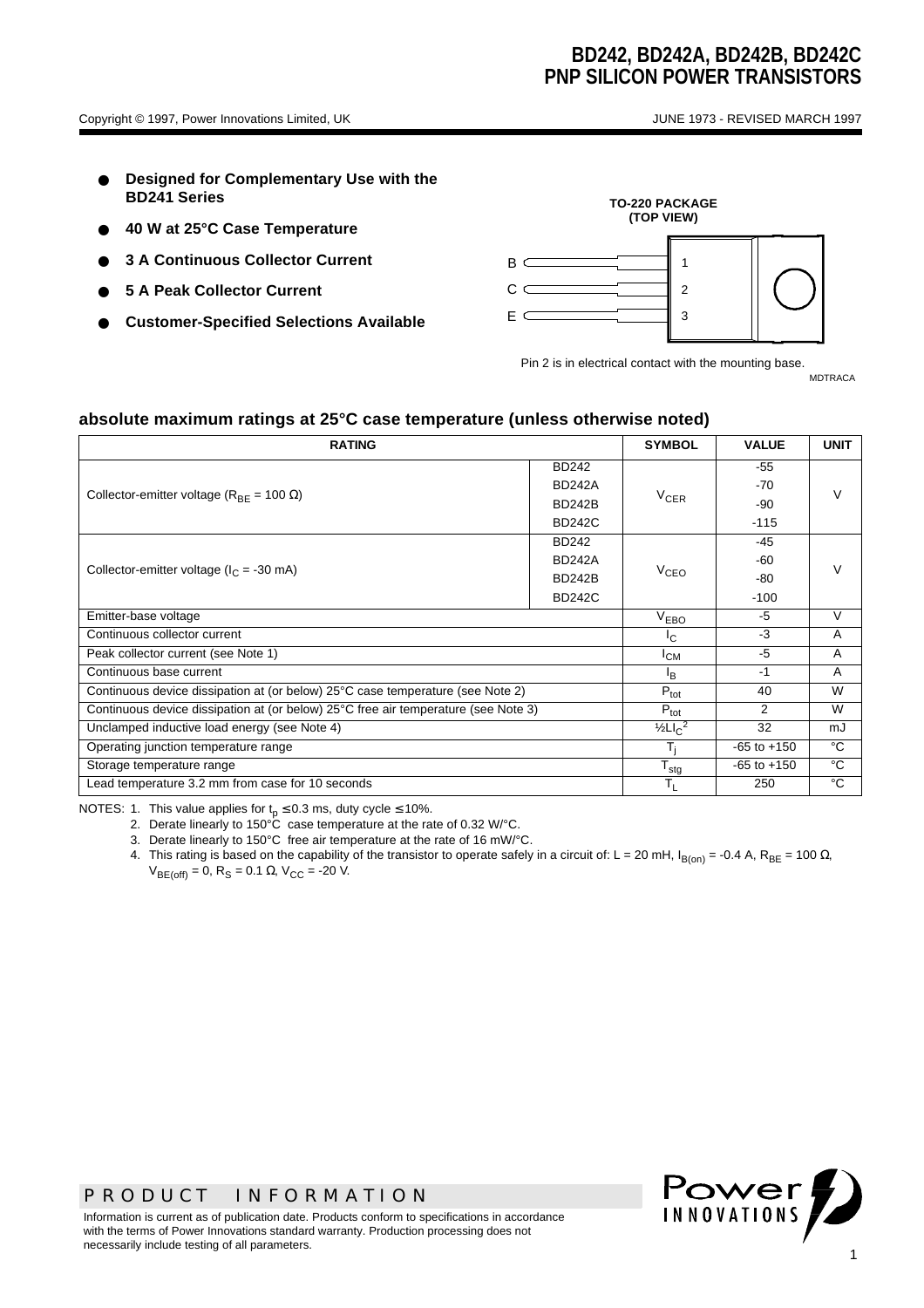JUNE 1973 - REVISED MARCH 1997

#### **electrical characteristics at 25°C case temperature**

|                                    | <b>PARAMETER</b><br><b>TEST CONDITIONS</b> |                        |                      | <b>MIN</b>          | <b>TYP</b> | <b>MAX</b> | <b>UNIT</b> |        |
|------------------------------------|--------------------------------------------|------------------------|----------------------|---------------------|------------|------------|-------------|--------|
| Collector-emitter<br>$V_{(BR)CEO}$ |                                            |                        |                      | <b>BD242</b>        | $-45$      |            |             |        |
|                                    |                                            | $I_C = -30 \text{ mA}$ | $I_{\rm B} = 0$      | <b>BD242A</b>       | $-60$      |            |             | $\vee$ |
|                                    | breakdown voltage                          | (see Note 5)           |                      | <b>BD242B</b>       | $-80$      |            |             |        |
|                                    |                                            |                        |                      | <b>BD242C</b>       | $-100$     |            |             |        |
|                                    |                                            | $V_{CF} = -55 V$       | $V_{BF} = 0$         | <b>BD242</b>        |            |            | $-0.2$      |        |
|                                    | Collector-emitter                          | $V_{CE} = -70 V$       | $V_{BE} = 0$         | <b>BD242A</b>       |            |            | $-0.2$      | mA     |
| $I_{CES}$                          | cut-off current                            | $V_{CE} = -90 V$       | $V_{BE} = 0$         | <b>BD242B</b>       |            |            | $-0.2$      |        |
|                                    |                                            | $V_{CE} = -115 V$      | $V_{BE} = 0$         | <b>BD242C</b>       |            |            | $-0.2$      |        |
|                                    | Collector cut-off                          | $V_{CE} = -30 V$       | $I_B = 0$            | BD242/242A          |            |            | $-0.3$      | mA     |
| $I_{CEO}$                          | current                                    | $V_{CE} = -60 V$       | $I_{\rm B} = 0$      | BD242B/242C         |            |            | $-0.3$      |        |
|                                    | Emitter cut-off                            | $V_{EB} = -5 V$        | $I_C = 0$            |                     |            |            | $-1$        | mA     |
| $I_{EBO}$                          | current                                    |                        |                      |                     |            |            |             |        |
| $h_{\text{FF}}$                    | Forward current                            | $V_{CE} = 4V$          | $I_C = -1 \text{ A}$ | (see Notes 5 and 6) | 25         |            |             |        |
|                                    | transfer ratio                             | $V_{CE} = -4 V$        | $I_C = -3 A$         |                     | 10         |            |             |        |
|                                    | Collector-emitter                          | $I_B = -0.6 A$         | $I_C = -3 A$         | (see Notes 5 and 6) |            |            | $-1.2$      | $\vee$ |
| $V_{CE(sat)}$                      | saturation voltage                         |                        |                      |                     |            |            |             |        |
| $V_{BE}$                           | Base-emitter                               | $V_{CE} = -4 V$        | $I_C = -3 A$         | (see Notes 5 and 6) |            |            | $-1.8$      | $\vee$ |
|                                    | voltage                                    |                        |                      |                     |            |            |             |        |
|                                    | Small signal forward                       | $V_{CE} = -10 V$       | $I_C = -0.5 A$       | $f = 1$ kHz         | 20         |            |             |        |
| $h_{fe}$                           | current transfer ratio                     |                        |                      |                     |            |            |             |        |
| $ h_{\text{fe}} $                  | Small signal forward                       | $V_{CE} = -10 V$       | $I_C = -0.5 A$       | $f = 1$ MHz         | 3          |            |             |        |
|                                    | current transfer ratio                     |                        |                      |                     |            |            |             |        |

NOTES: 5. These parameters must be measured using pulse techniques,  ${\rm t_p}$  = 300 µs, duty cycle ≤ 2%.

6. These parameters must be measured using voltage-sensing contacts, separate from the current carrying contacts.

## **thermal characteristics**

| <b>PARAMETER</b>                      |                                         |  | TVD | <b>MAX</b> | <b>UNIT</b> |
|---------------------------------------|-----------------------------------------|--|-----|------------|-------------|
| षeJC                                  | Junction to case thermal resistance     |  |     | 3.125      | °C/W        |
| $\mathsf{R}_{\boldsymbol{\theta}}$ JA | Junction to free air thermal resistance |  |     | 62.5       | °C/W        |

## **resistive-load-switching characteristics at 25°C case temperature**

|                  | <b>PARAMETER</b> | <b>TEST CONDITIONS</b>                       |                      |                                    | <b>MIN</b> | TYP | <b>MAX</b> | <b>UNIT</b> |
|------------------|------------------|----------------------------------------------|----------------------|------------------------------------|------------|-----|------------|-------------|
| <sup>t</sup> on  | Turn-on time     | $\overline{\phantom{a}}$<br>$= -1$<br>$\sim$ | $I_{B(0n)} = -0.1 A$ | $I_{B(off)} = 0.1 A$               |            | 0.2 |            | μs          |
| <sup>L</sup> off | Turn-off time    | $V_{BE(off)} = 3.7 V$                        | $= 20 \Omega$        | $t_n = 20 \,\mu s, \, dc \leq 2\%$ |            | 0.3 |            | μs          |

**†** Voltage and current values shown are nominal; exact values vary slightly with transistor parameters.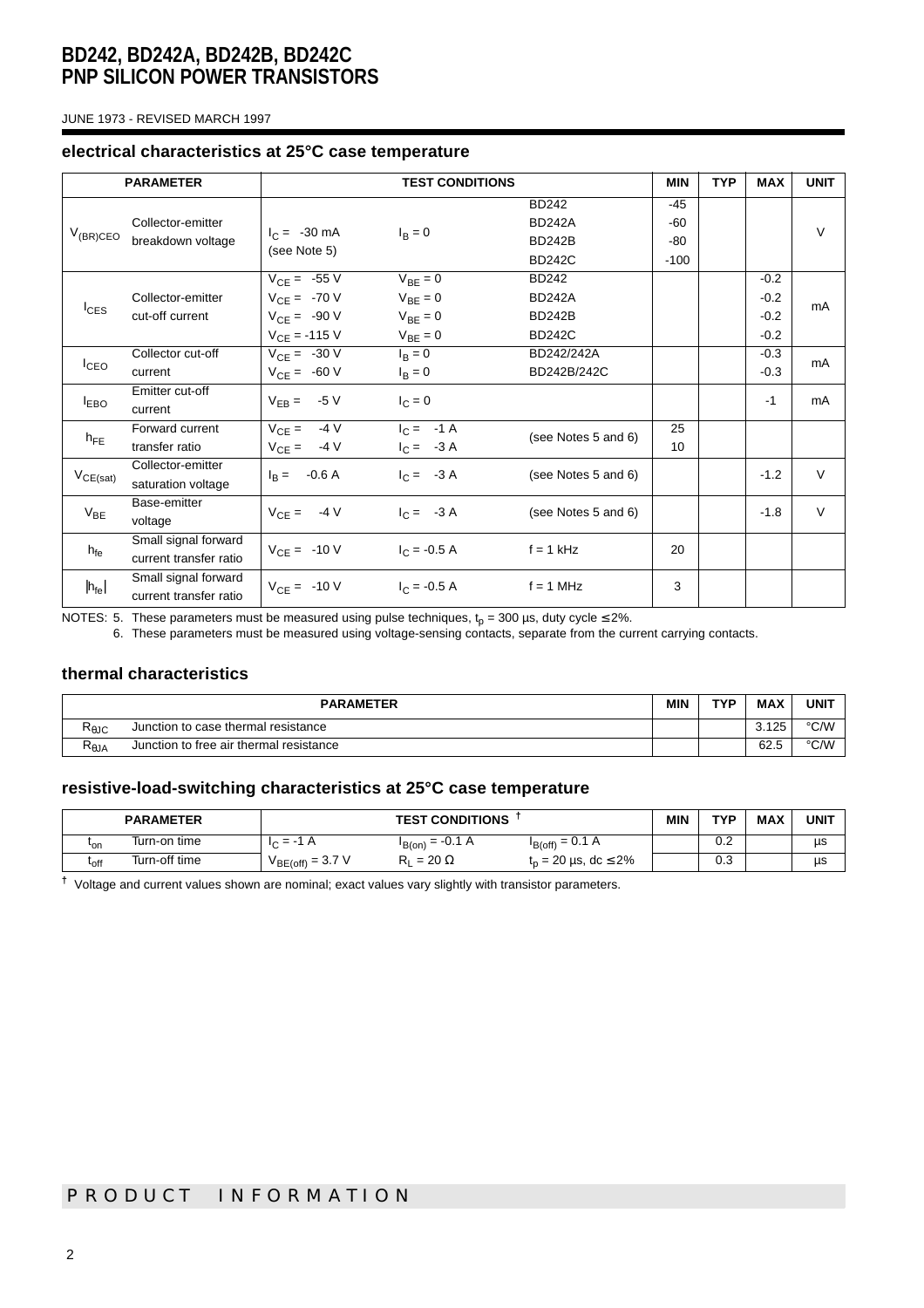JUNE 1973 - REVISED MARCH 1997

# **TYPICAL CHARACTERISTICS**



**BASE-EMITTER VOLTAGE vs COLLECTOR CURRENT** TCS632AC **-1**  $V_{CE} = -4 \text{ V}$ **TC = 25°C-0·9** V<sub>BE</sub> - Base-Emitter Voltage - V **VBE - Base-Emitter Voltage - V -0·8 -0·7 -0·6** —ا 0-5-<br>0-01-**-0·01 -0·1 -1 -10 IC - Collector Current - A Figure 3.** 

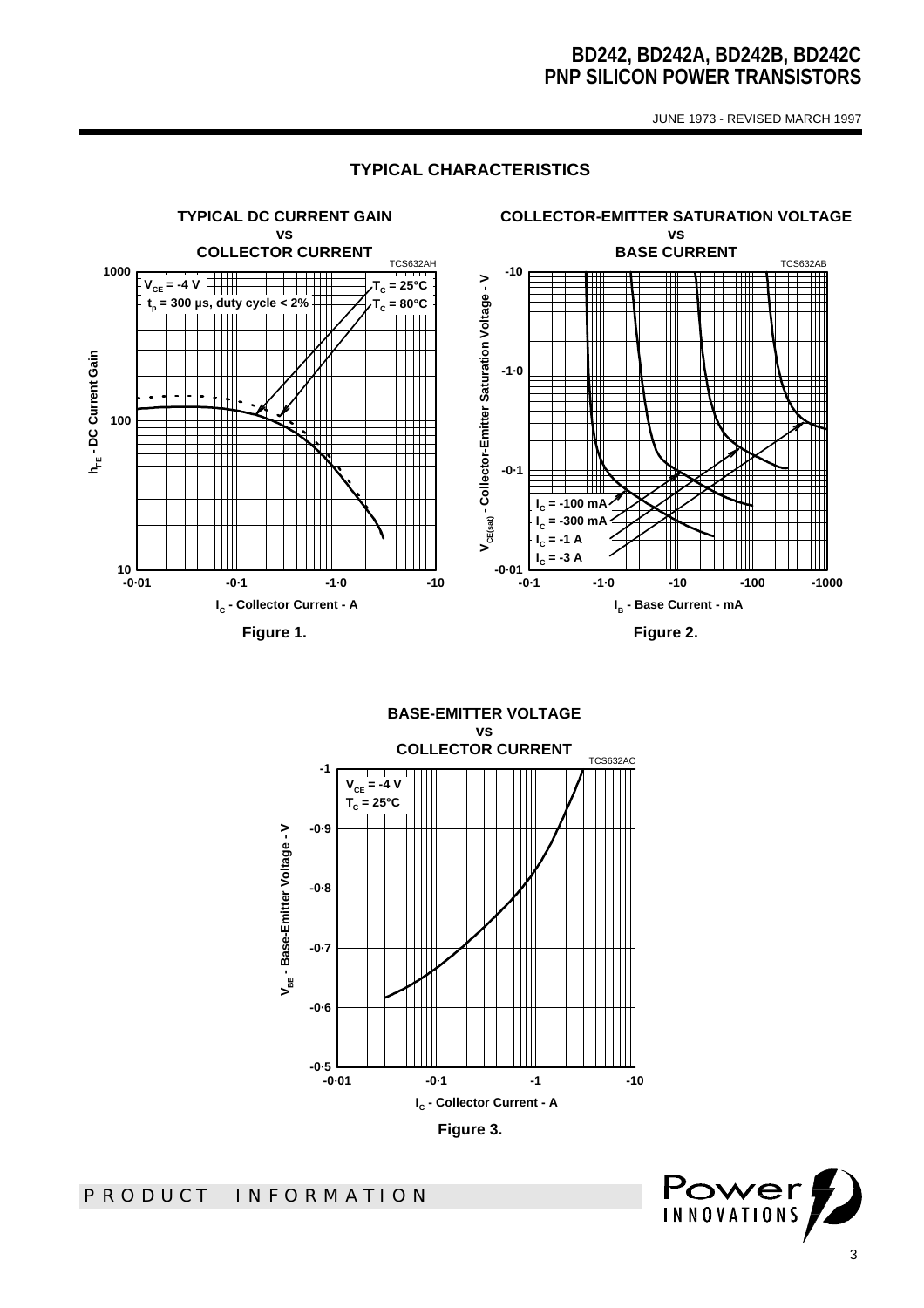JUNE 1973 - REVISED MARCH 1997



#### **MAXIMUM SAFE OPERATING REGIONS**



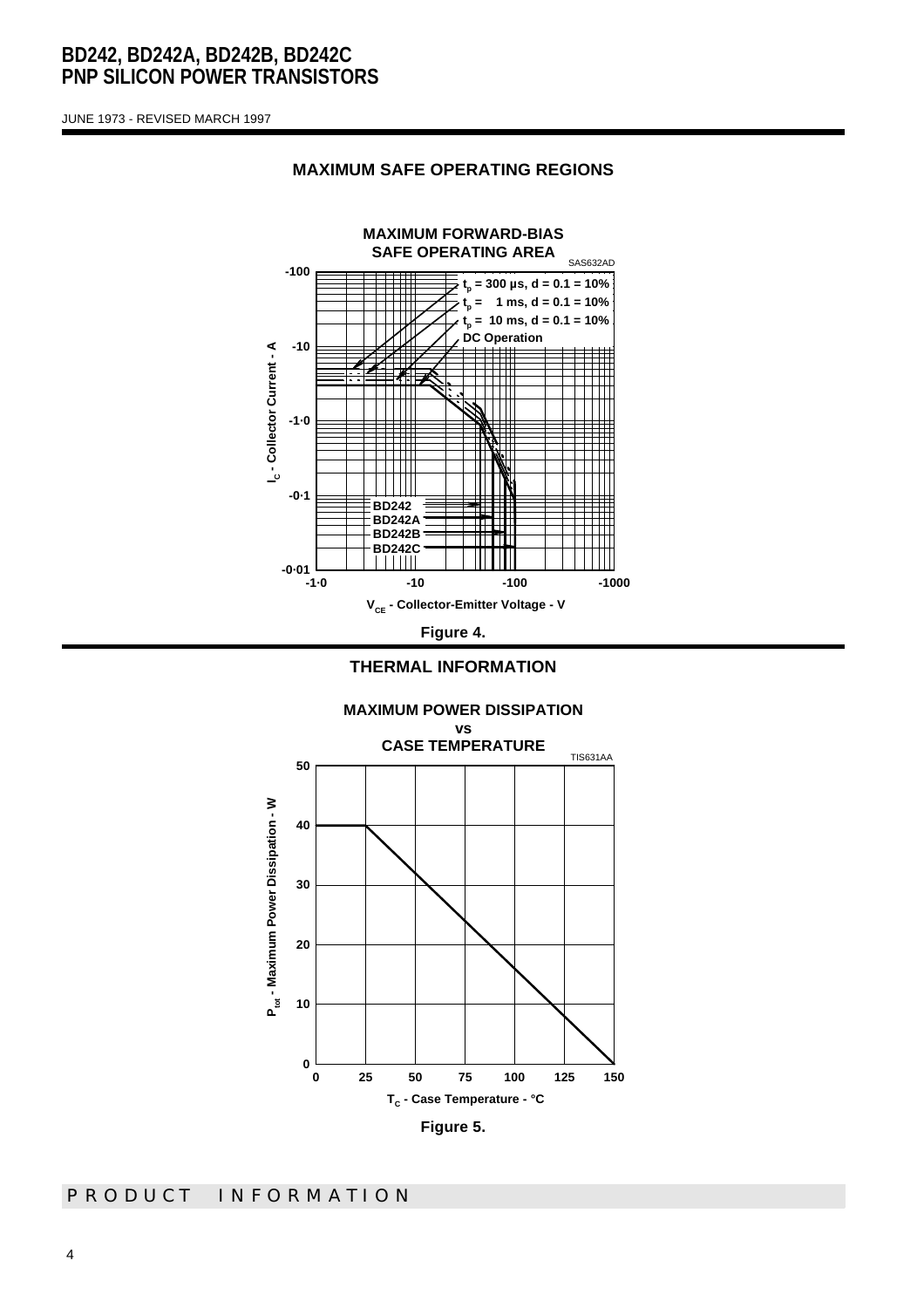JUNE 1973 - REVISED MARCH 1997

## **MECHANICAL DATA**

# **TO-220**

## **3-pin plastic flange-mount package**

This single-in-line package consists of a circuit mounted on a lead frame and encapsulated within a plastic compound. The compound will withstand soldering temperature with no deformation, and circuit performance characteristics will remain stable when operated in high humidity conditions. Leads require no additional cleaning or processing when used in soldered assembly.



B. Mounting tab corner profile according to package version.

C. Typical fixing hole centre stand off height according to package version.

Version 1, 18.0 mm. Version 2, 17.6 mm.

# *PRODUCT INFORMATION*

Power